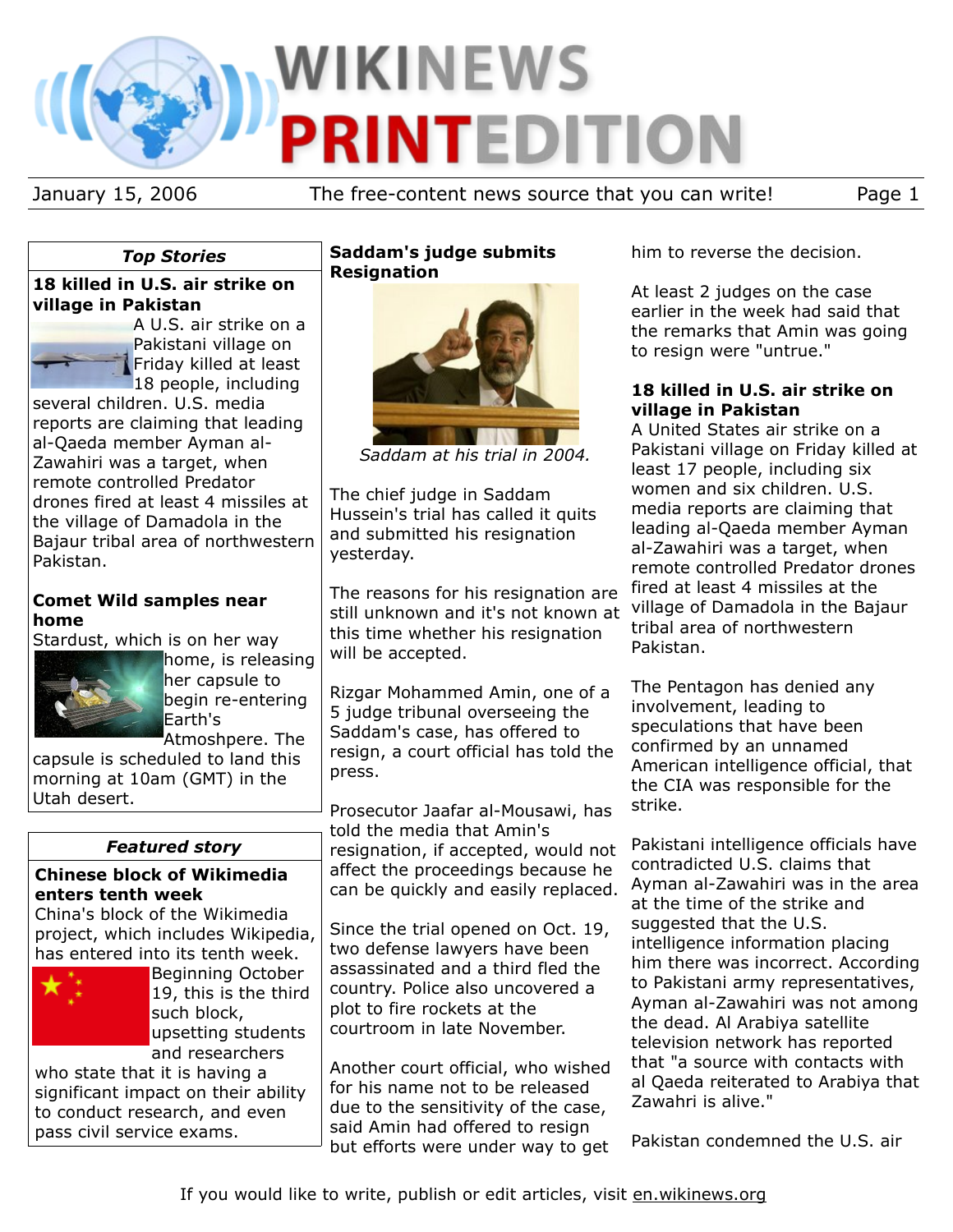### Sunday, January 15, 2006 Wikinews Page 2

strike, summoned the United States ambassador, and said that the country "does not allow U.S. forces to cross the border in pursuit of Taliban and al-Qaeda fighters." Pakistan's information minister Sheik Rashid Ahmed said that Pakistan wants "to assure the people we will not allow such incidents to reoccur."

In a statement that was supported by two senior military intelligence officals, the senior minister of the North-West Frontier province, Sirajul Haq, said that "We can say with full authority that those who were killed were all innocent permanent residents of the village Damadola," and denied the presence of foreigners in the vicinity of the air strike.

This was contradicted by the Foreign Office spokeswoman Tasnim Aslam, who said that "according to preliminary investigations there was foreign presence in the area and that in all probability was targeted from across the border in Afghanistan."

The Foreign Office issued a statement Saturday saying it lodged a formal complaint with the United States embassy in Islamabad, where it will be hand delivered by Foreign Secretary Riaz Khan.

This complaint is the second lodged by Pakistan against the U.S. in less than a week. The earlier protest was prompted by U.S. missile attack that killed eight people from a village in the North Waziristan tribal region. According to local officials, none of the victims were terrorist suspects.

#### **Augustine volcano erupts**

Augustine Volcano in Alaska erupted five times on January 13. Friday's activity follows two

eruptions on January 11. The Alaska Volcano Observatory predicts the increased activity at Augustine Volcano will continue for several days, possibly for two to three weeks. The volcano last erupted in 1986 and 1976. The AVO expects the current activity to be similar to those two eruptions.



The eruptions have prompted Alaska Airlines to cancel 28 flights into and out of the Alaskan cities of Anchorage, Juneau, Kodiak, and Fairbanks. Ash from the eruptions is likely to spread throughout the Cook Inlet and surrounding areas.



Augustine Volcano has recently seen an increased rate of seismic activity, beginning in May, 2005. Earthquakes on the island increased from a "normal" rate of 1-2 a day to about 15 a day in mid-December. The volcano also experienced up to two inches of uplift prior to the eruptions.

#### **Israeli tourism ministry reconsidering Pat Robertson deal on Christian Heritage Center**

The Israeli ministry of tourism is reconsidering cutting ties with Christian televangelist Pat Robertson over the construction of a Christian hertiage, pilgrimage and tourism site near the Sea of

Galilee. The Christian Heritage Center which would stretch over 125 acres is placed where, according to tradition, Jesus taught and lived in the Galilee reigon. Robertson was one of the people at the heart of project which was supported by many other evangelicals who worked to raise \$50 million (USD).

Israeli tourism minister, Avraham Hirchson, and Robertson were just about to sign an agreement that the Israeli goverment would set aside land and infrastructure for the site, when Robertson made comments on his daily show, The 700 Club claiming that Israeli Prime Minister Ariel Sharon's stroke was "Divine retribution" for withdrawing from the Gaza Strip. Robertson said, "'This is my land,' and for any prime minister of Israel who decides he is going to carve it up and give it away, God says, 'No, this is mine.'" Many evangelicals considered the withdrawal as retreating from biblical prophecy of Jewish soverignty over the Holy Land.

Robertson's comments earned him harsh backlash from many diffrent groups, including the White House and former Presidental canadiate, Senator John Kerry of Massachusetts. A spokesperson for Robertson said the comments were taken out of context.

On Wednesday, Robertson sent a letter addressed to Sharon's son Omri apologizing for his comments. In the letter, Robertson said Sharon is "kind, gracious, and gentle man" who was "carrying an almost insurmountable burden of making decisions for his nation." The letter further added, "My concern for the future safety of your nation led me to make remarks which I can now view in retrospect as inappropriate and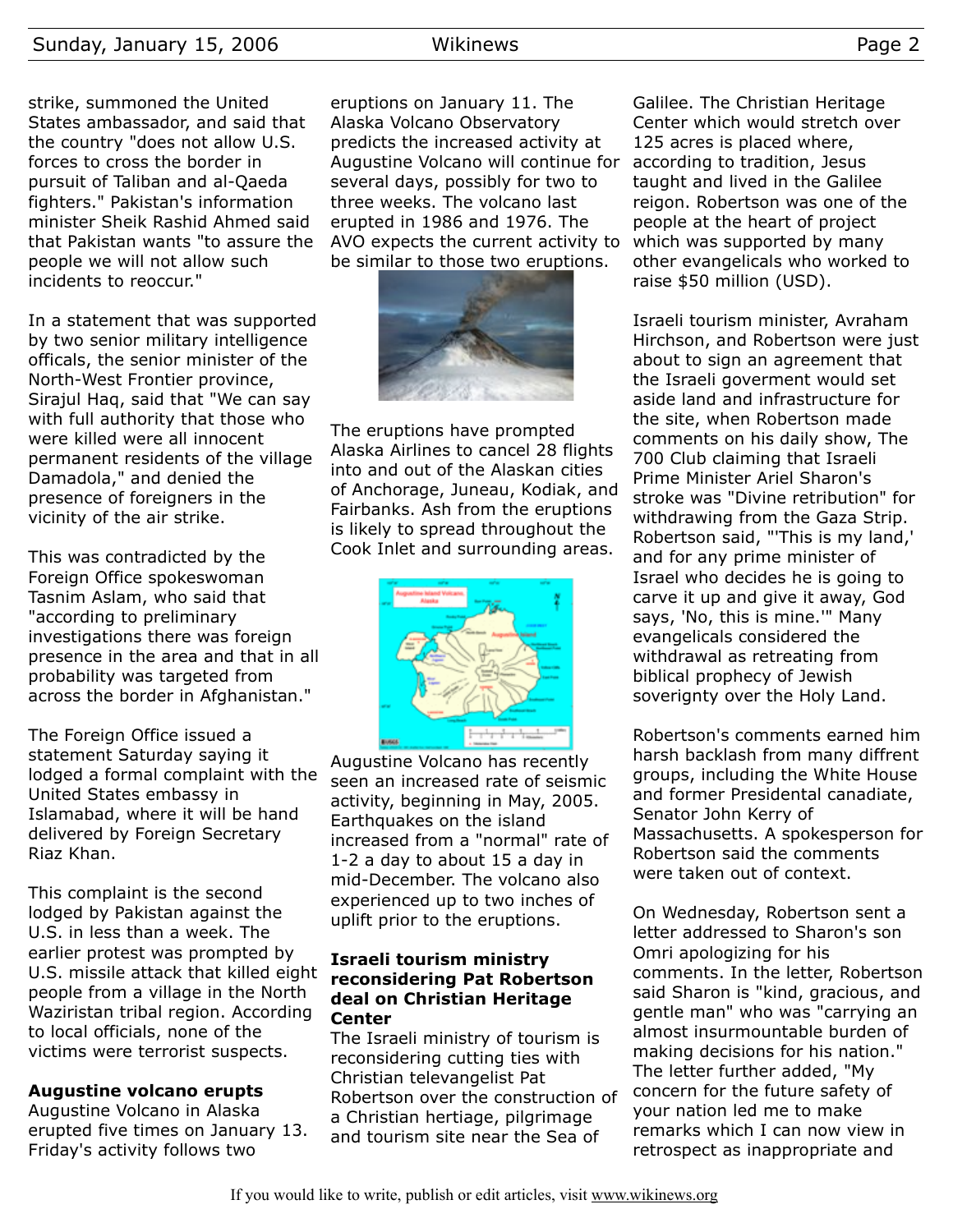## Sunday, January 15, 2006 Wikinews Page 3

insensitive in light of a national grief." Robertson wrote, "I ask your forgiveness and the forgiveness of the people of Israel." According to the Israeli Ambassador to the United States, Israel accepts the apology.

However, depsite the apology by Robertson, it was doubtful that he would be brought back into the plan. Hirchson said on Wednesday that "that Robertson's help was no longer welcome."

Ironically, Robertson helped to make television ministries what they are today, and the Heritiage Center would contain studios and satellite uplinks for live broadcasts. The groundbreaking for the project is slated to begin later in the year.

#### **Liberal Democrat leadership contenders address party members**

Four declared contenders in the Liberal Democrate leadership contest today addressed party members at the London School of Economics. The contest was initiated after Charles Kennedy admitted in a press conference that he had previously sought professional help for an alcohol problem. Initially, Mr Kennedy had stated that he intended to run for re-election in a leadership contest. However, after 25 MPs said they would refuse to serve on the front bench under Charles Kennedy, he resigned immediately and said he would play no part in the leadership contest.

At the meeting today, which had been organised before Kennedy's resignation, the four candidates - Sir Menzies Campbell, Mark Oaten, Simon Hughes and Chris Huhne were permitted to make 12 minute speeches outlining their vision for the party. The speeches were

broadcast live and unedited on BBC News 24, with clips from them appearing in news bulletins later that evening.

The current acting party leader, Menzies Cambell, the first to declare his intention to stand, said that he wanted new thinking to tackle poverty and social injustice, new thinking to underpin a modern constitution, and a radical democratic revolution. He suggested that international cooperation was the way to make poverty history, and spoke against the decision to invade Iraq. He stressed his "experience" as being a key quality needed for a Liberal Democrat leader.

The MP for the Winchester constituency, Mark Oaten, praised the success of previous leader Charles Kennedy. He pledged to do all he could to defeat attacks on civil liberties in coming months, and stressed that it was important to try and defeat the identity card bill due to be voted on next month. He suggested that the party "needed to be more progressive, ambitious, and optimistic" and should avoid talking about politics in terms of 'left' or 'right'. Speaking about the environment, he said that the solution was not to "dictate how people should lead their lives" but offer positive measures enabling people to take their environmental responsibilities seriously.

The current party president, Simon Hughes, who unsuccessfully ran for the London mayoral position in 2004, promised a consultative leadership and said he wanted the Liberal Democrats to be the "party of fairness". He attacked Prime Minister Tony Blair as having 'failed', with the poorest paying a bigger propotion of their income in taxes than the richest.

He said that there was a need to tackle inequality, and promised to stick with the policy of taxes to tackle inequality. He also supported greater decentralisation of power, and stressed the continued importance of environmental policies.

Former MEP Chris Huhne focused on environmental issues, questioning the government's lack of conviction to the Kyoto targets and the panicked response to the fuel protests. He spoke against David Cameron's lack of environmental conviction and suggested that only realistic means of tackling carbon emissions was through taxation, which could help change behaviour. Higher eco-taxes should be combined with lower personal taxes for those at the bottom of the economic scale, he argued. He also promoted greater powers and accountability for local authorities.

The nominations for leadership candidates close on 25th January, with candidates needing the declared support of at least 7 MPs and 200 party members from atleast 20 different consituencies. No other candidates other than the four above are expected to stand. The vote closes on the 1st March, with the result due to be announced on the 2nd March.

#### **Brazil, Bolivia Promise Cooperation**

Meeting yesterday at Itamaraty, Brazil's Foreign Ministry, Bolivian President-elect Evo Morales and Brazilian President Luiz Inácio Lula da Silva outlined plans for broad cooperation between the two countries during Morales' upcoming term in office, which begins on the 22nd of this month. Lula's special assistant for International Issues, Marco Aurélio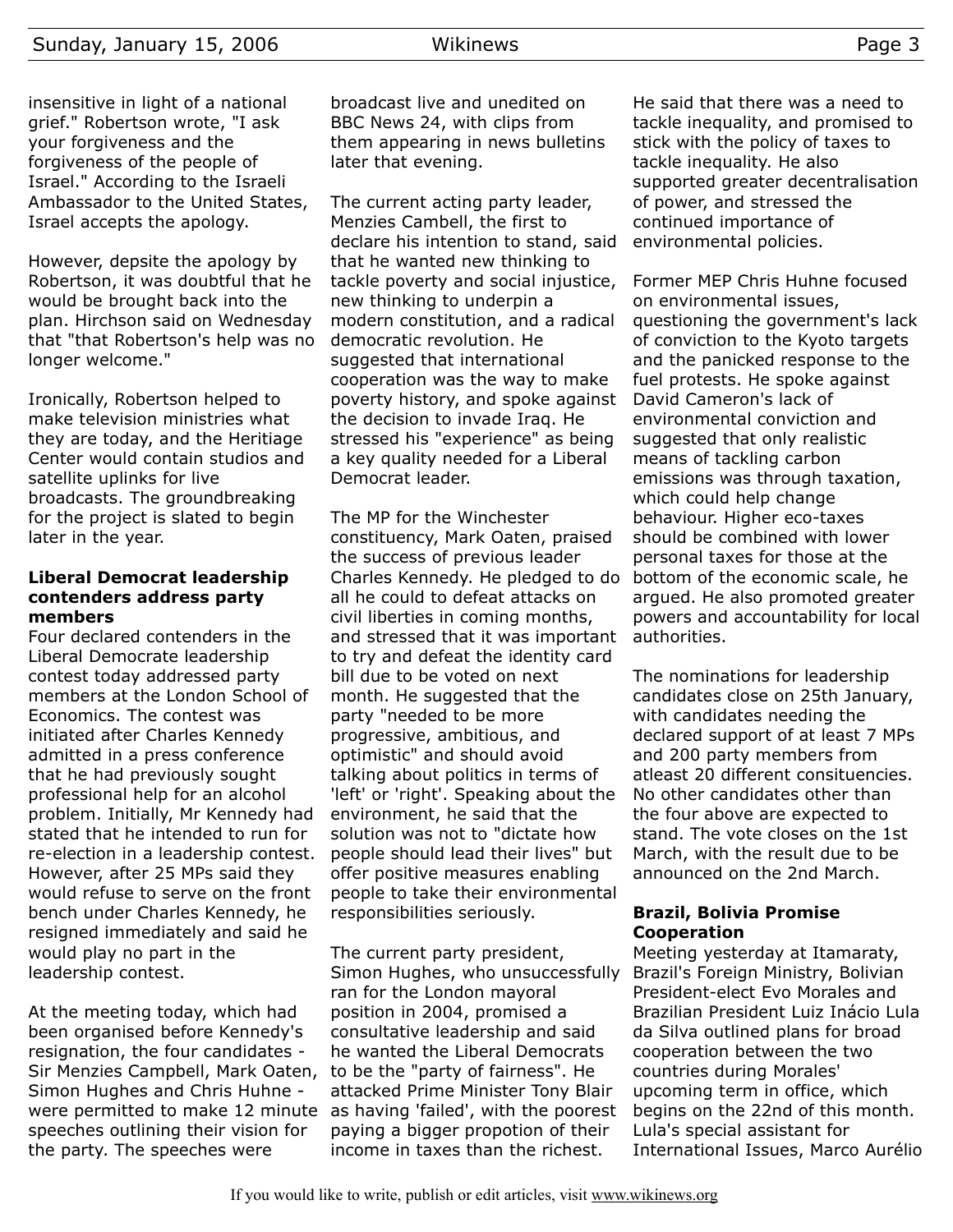Garcia, mentioned in particular that Bolivia might be interested in development of its petroleum resources with the help of Brazil's Petrobras, as well as in increasing social programs and seeking to deepen its relationship with other governments.

According to Garcia, there are plans to form a bilateral commission to guide cooperation between the two nations in the coming years.

Public statements from the two leaders have characterized the meeting in glowing terms. After the talks, Morales described a "relationship of brotherhood," saying that he looks forward to the help of Brazil, whom Morales says, "leads the region." Asked about whether the close bonds between the growing number of leftist governments in Latin America constitued the development of an anti-United States counterweight in the region, Morales responded, "We are for a culture of dialogue...We are not going to create a bloc against the U.S."

### **Gordon Brown calls for national day to celebrate 'Britishness'**

British Chancellor Gordon Brown today used a speech addressed to a conference of the Fabian Society to outline his plans for a possible national day for Britain. With the focus of the speech on promoting 'Britishness', Mr Brown asked whether there could be a celebratory day to help develop 'the ties that bind [British] people more closely together'.

"What is the British equivalent of the US 4th of July, or even the French 14th of July for that matter? What is our equivalent for a national celebration of who we are and what we stand for?

Perhaps Armistice Day and Remembrance Sunday are the nearest we have come to a British day that is – in every corner of our country – commemorative, unifying, and an expression of British ideas of standing firm in the world in the name of liberty responsibility and fairness?"

Former Prime Minister John Major spoke to the BBC Today programme and agreed that the chancellor was "absolutely right" to promote the concept of Britishness, but added "he seems not to mention that many of the actions of the present Government have ruptured Britishness by their own legislation."

A spokeperson for the Commission for Racial equality welcomed the speech, saying "it is important to talk about and identify our shared common values and discuss ideas and find ways to celebrate being British".

Gordon Brown also argued that the British Union Jack flag should be reclaimed from far-right groups such as the BNP, saying "the flag should be a symbol of unity, part of a modern expression of patriotism".

The speech was released in advance to the media on the Labour Party website.

#### **Sondhi continues using Thailand Weekly show to attack PM**

In his weekly open-air version of the popular Thailand Weekly show, outspoken Government critic and founder of Manager Media, Sondhi Limthongkul launched another series of stinging attacks against the country's Prime Minister.

Thai PM Thaksin Shinawatra was accused of planning a cabinet

reshuffle in an effort to deflect public attention away from allegations of wrongdoing and corruption. Sondhi alleged that politicians with poor public images would be recruited into the cabinet, and that such was a scheme to overshadow accusations of corruption that have been levelled at the Prime Minister – mainly by Sondhi himself.

Sondhi vowed to continue pursuing Thaksin for answers to questions raised on the Thailand Weekly show about government corruption.

Sondhi went on to make further allegations against the Prime Minister, claiming that free trade agreements made with China and Australia were aimed at benefitting Thaksin's family business interests. Sondhi claims the agreement with Australia would hit local dairy farmer and liquor producers as imports from Australia would be allowed without tariffs. Garlic and onion farmers were claimed to be impacted by the agreement with China whilst the Thaksin family telecom businesses could tap into the Chinese market.

Sondhi's show finished off with a protest march to Government House. The media tycoon led a 3,000 stong crowd with former senator Pratin Santiprapop. By 11pm the number of demonstrators outside Government house was said to be 11,000. Pratin addressed the crowd calling for the resignation of the Prime Minister over a comment he claimed was disrespectful to the King.

# **Actress Shelley Winters dies of heart failure**

Actress Shelly Winters died of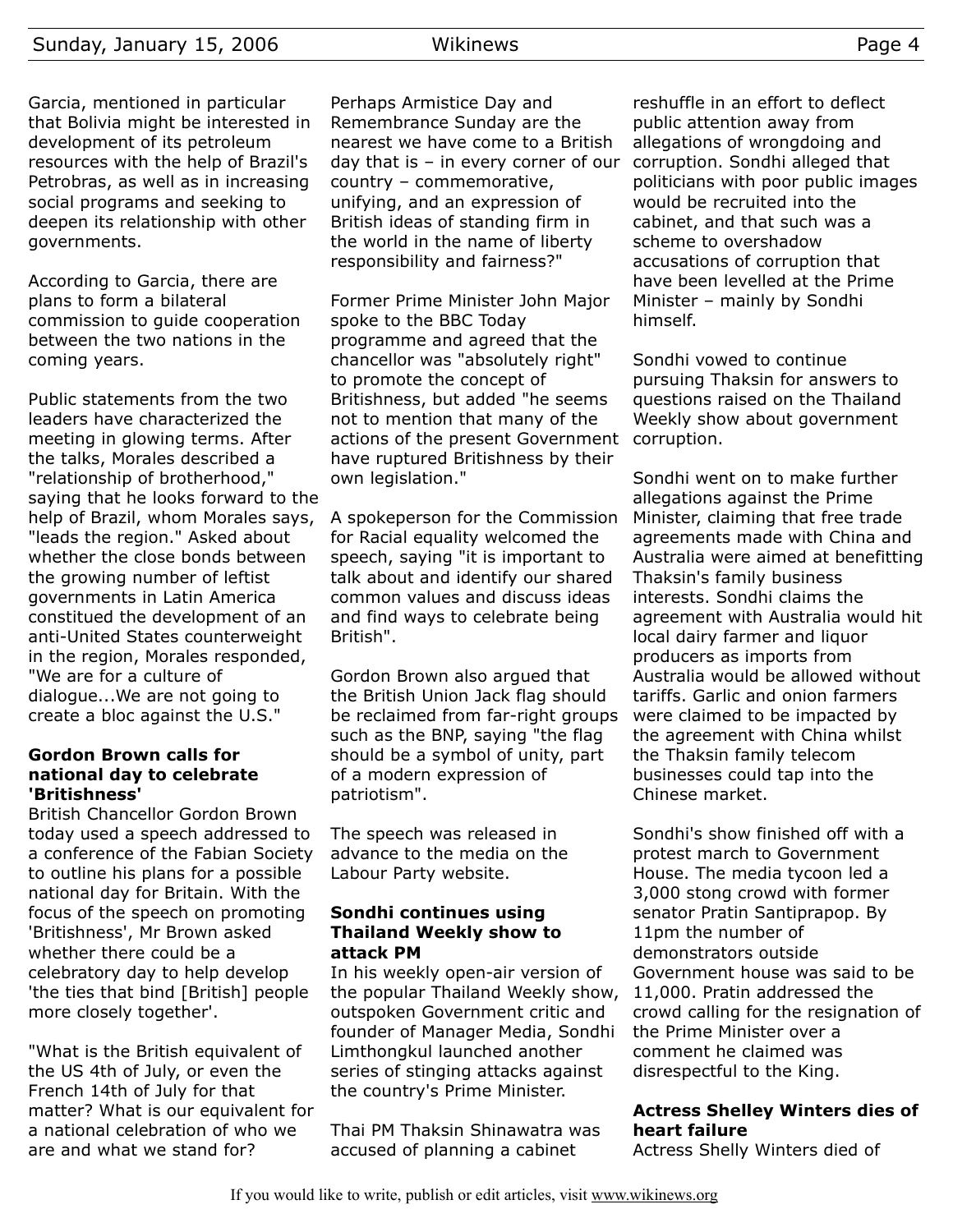heart failure today at The Rehabilitation Centre of Beverly Hills, her publicist, Dale Olson said. She was 85.

Winters was hospitalized in October after suffering a heart attack.

Winters was the daughter of a tailor's cutter and her mother was a former opera singer.

She made her impromptu singing appearance at a St. Louis amateur night when she was only 4 years old.

She started her career as a nightclub chorus girl, and advanced to supporting roles in New York plays, then became famous as a Hollywood sexpot.

Winters is probably best known for her appearance in the movie The Posiden Adeveture.

### **Ariel Sharon's brain shows activity.**

Israeli Prime Minister Ariel Sharon still remains in a coma after 10 days.

On Wednesday, doctors began reducing the level of sedatives with the intent of drawing Sharon out of an induced coma.

Medical experts on the outside say that Sharon's failure to regain consciousness, does not look well for his recovery.

Hospital officials say that Sharon remains "lightly sedated", but are not sure when he will wake up once they stop giving him the sedatives.

New reports say that an EKG has shown that Sharon has activity on both sides of his brain and doctors say that's the most "promising"

signs they have had since they started to bring him out of the coma. Doctors also say that activity in both lobes doesn't indicate anything about the extent of the brain damage. "It is another piece of information that on its own means nothing," said Dr. Gal Ifergan, a neurologist at Soroka Medical Center in Beer Sheva, who is not treating Sharon.

Although he has activity on both sides of his brain, Sharon could still have extensive brain damage, Ifergan said. He also said that it's "very worrisome that he hasn't woken from his coma", yet.

There are 2 major types of stroke, and Sharon has had both. The first was a mild stroke Dec. 18 caused by a blood clot that lodged in an artery in the brain, cutting off blood flow and causing minor damage. The second occured just one day before he was scheduled to undergo surgery to repair a hole in his heart. This one was a severe cerebral hemorrhage

"After nine days he has had very slow progress and that indicates more permanent injury to a level where his quality of life is affected," Dr. Demetrius Lopes, a Rush University Medical Center neurosurgeon said. "And then decisions will have to be made," he added.

Sharon's condition is still critical but stable

### **Venezuela issues response after attempt to buy Spanish planes fails**

In a communicate issued by the Embassy of the Bolivarian Republic of Venezuela in Madrid as response to the barring of Spain's sale of military planes to Venezuela, and then made public by the chancellor's office,

Venezuela has claimed that the reason why the United States government vetoes the selling of Spanish planes to Venezuela is because Washington wants to continue imposing the flight of American anti-drug patrols over Venezuela's territory .

In May 1999, President Hugo Chavez announced that United States military jets could no longer enter his country's airspace as it still does in the other Andean nations. If the US did so it would violate Venezuela's sovereignty he said.

Venezuela wants to buy planes to carry out its own anti-drug surveillance and interception flights. The republic of Venezuela is the country where most of the drug seizing occurs as its geographic position makes it the natural route of illegal drug trade from the South America to the US.

The communicate casts doubts about the real intentions of the US ban on the military planes sale and accuses the US of undermining Venezuela's response capacity to deal with this treat. The announcement states that the ban is an evidence of the double speech of George W. Bush and formulates the question: Do they want to combat or to control the illegal drug trade?.

Venezuela is also attempting to buy planes from Brazil, but this move has also been vetoed by the US government under the grounds that Brazilian planes use American technology.

## **Huge star cluster discovered in neighbourhood of Milky Way**

Astronomers at Sloan Digital Sky Survey have announced the discovery of a huge star cluster, the Virgo super star cluster 10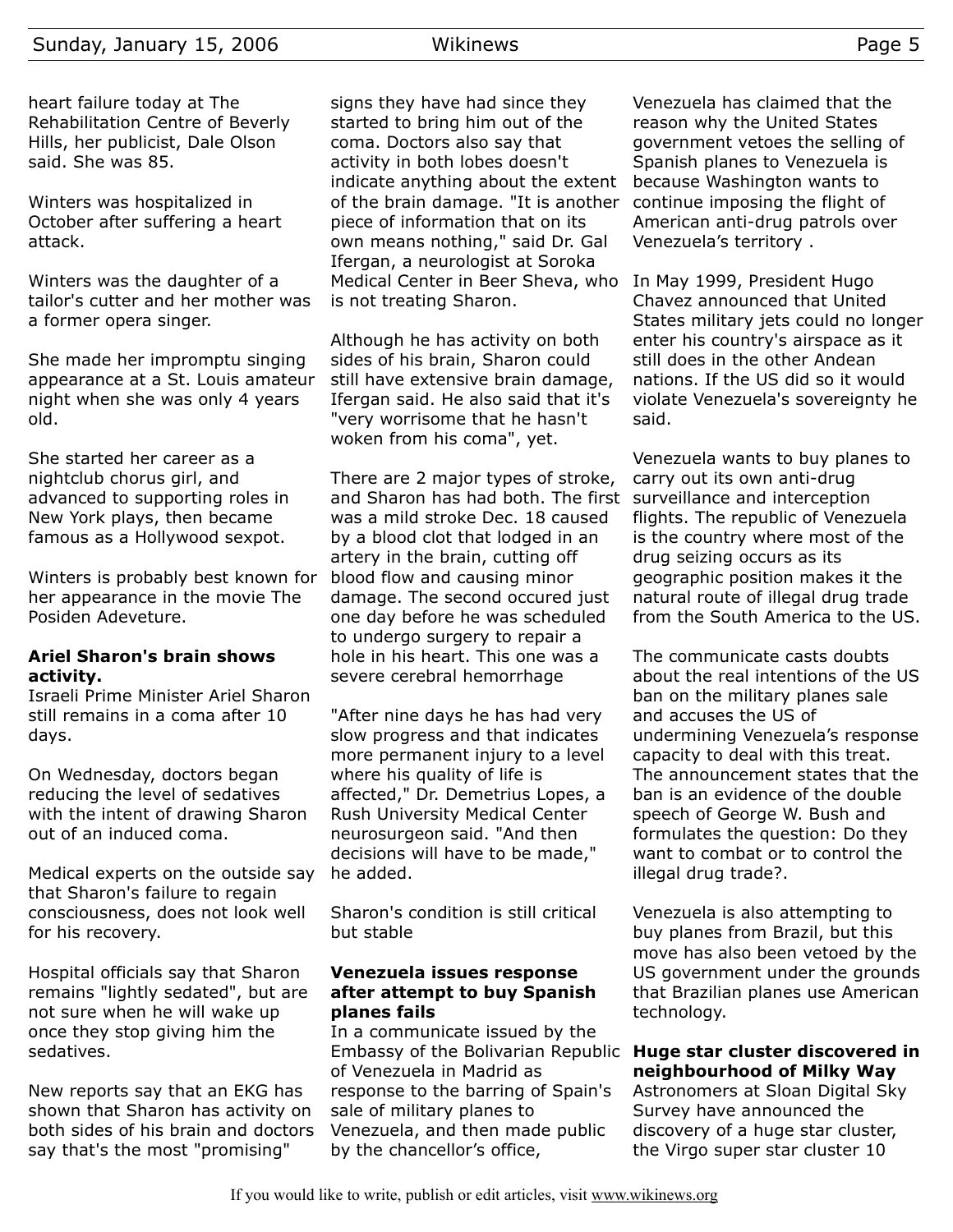kiloparsecs (30,000 light years) away from the solar system (roughly the same distance as the galactic centre), in the constellation of Virgo. Many of the stars have been known to astronomers for centuries, but only now have they realized the existence of the cluster.

In a presentation to the American Astronomical Society, Princeton University graduate student Mario Juric, the principal author of the findings, explained: "Some of the stars in this Milky Way companion have been seen with telescopes for clump of five RR Lyrae variable centuries, but because the galaxy is so close, its stars are spread over a huge swath of the sky, and they always used to be lost in the sea of more numerous Milky Way stars. This galaxy is so big, we couldn't see it before."

The large overpopulation of stars was discovered by researchers analyzing SDSS-I and SDSS-II data. SDSS has, to date, imaged roughly one-quarter of the northern sky. The method used was the photometric parallax method. "We used the SDSS data to measure distances to 48 million stars and build a 3-d map of the Milky Way." explained Zeljko Ivezic of the University of Washington, a co-author of the study.

This discovery is one in a series of such discoveries made within the last decade by a new generation of sky surveys. The Saggitarius dwarf galaxy was discovered in 1994 using photographic sky images. Since then, analysis of photographs by large digital cameras has identified several streams and clumps of stars, some of which (astronomers believe) are Milky Way companions and others of which are shreds of the Saggitarius dwarf or other dwarf galaxies that are also dissolving

into the Milky Way. An earlier SDSS discovery was the Canis Major Dwarf Galaxy. "With so much irregular structure in the outer Galaxy, it looks as though the Milky Way is still growing, by cannibalizing smaller galaxies that fall into it," said Juric.

The first indication that the Virgo super star cluster existed was in 2001, when the Quasar Equatorial Survey Team (QUEST) survey, using a 1-metre telescope in Llano del Hato National Astronomical Observatory in Venezuela, found a stars, which astronomers speculated might belong to a small galaxy being canibalized by the Milky Way. Kathy Vivas of the Centro de Investigaciones de Astronomia in Venezuela, the author of the QUEST paper on the discovery, commented that "In light of the new SDSS results, it appears that the stellar stream we detected is itself part of the larger structure identified by Juric and collaborators."

In a letter to the Astrophysical Journal the QUEST has presented further evidence for Vivas' interpretation, by measuring the motions and chemical compositions of stars in the region.

#### **Iran to end nuclear cooperation**



*Map highlighting Iran*

Iranian president Mahmoud Ahmadinejad spoke out in a rare news conference on Saturday

against statements made by Europe and the United States, saying that if any country refers it to the U.N. Security Council over its nuclear program, that it will end their voluntary compliance with surprise inspections and other nuclear cooperation with the U.N. nuclear watchdog, the IAEA. He also warned that Europe will lose the chance of reconciliation if it pursues sanctions.

President Ahmadinejad said that even if Iran is referred to the Security Council for possible sanctions, the action would still not stop its nuclear program. "They keep on threatening us that we have to either accept what they say or they will send us to the Security Council," President Mahmoud Ahmadinejad said during a news conference in the Iranian capitol of Tehran.

Iran's statements came as Europe and the U.S. began to build support for reporting Iran to the U.N. Security Council. However, China has been cautious and has warned the move could only escalate the confrontation.

Meanwhile, President George W. Bush, and Chancellor Angela Merkel, urged U.N. intervention. "The world needs to send a common message to Iran that their behavior...is unacceptable," Bush said.

The U.S. and Europe continue to have growing concerns that Iran is trying to produce nuclear weapons.

On Tuesday, Britain, France and Germany issued a statement declaring that 2 1/2 years of tense negotiations with Tehran were a "dead end" and urged the U.N. Security Council to intervene.